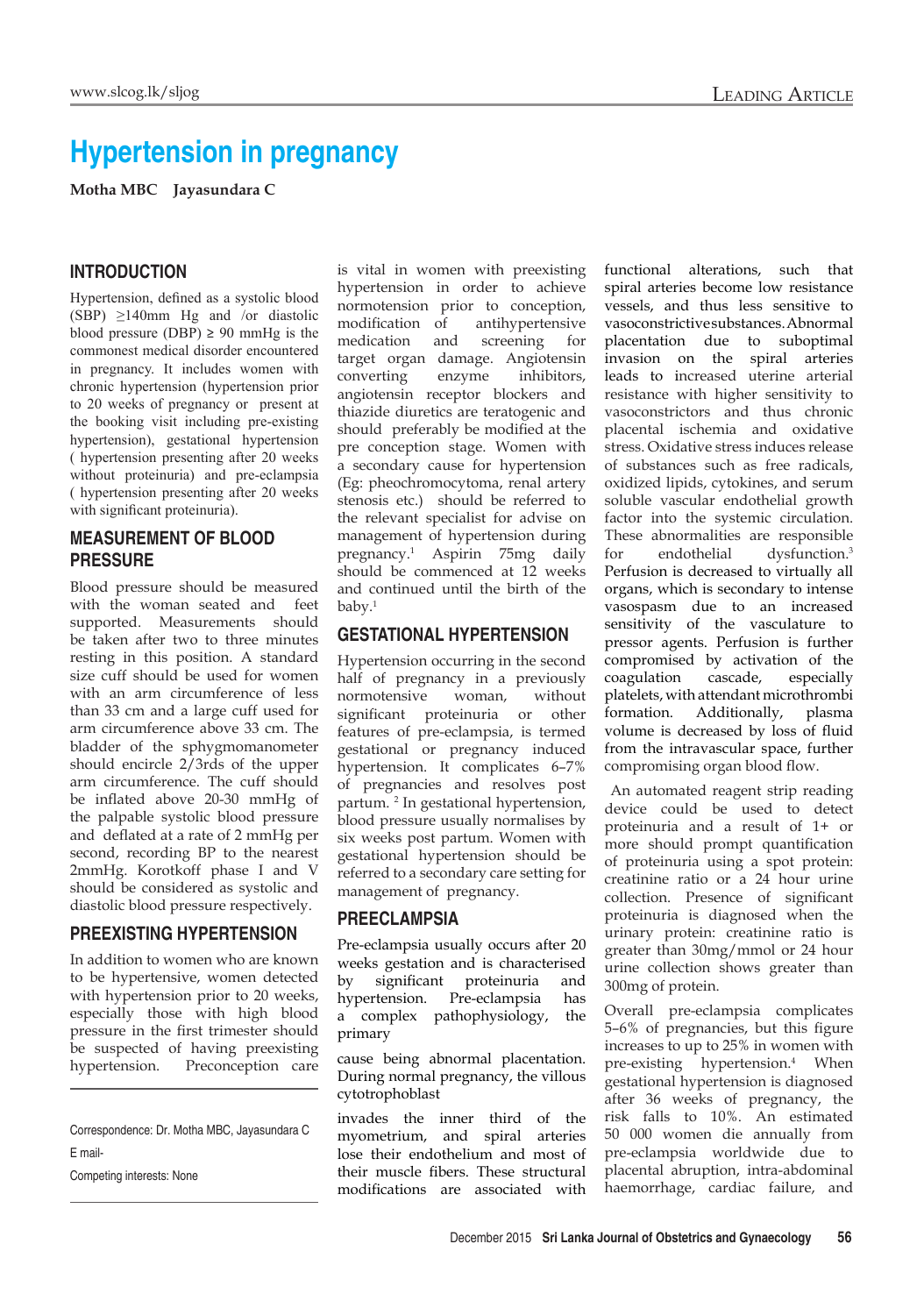multi-organ failure.<sup>5</sup> Women with hypertension should be advised to seek immediate care if they develop symptoms suggestive of preeclampsia which include severe headache, vision disturbances such as blurring or flashing before the eyes, right hypochondrial or epigastric pain, vomiting or sudden swelling of the feet or face.

In the presence of any of the above features and significant proteinuria the woman should be admitted and blood pressure closely monitored. The blood pressure should be monitored four times a day. The full blood count, renal functions including electrolytes and hepatic transaminases should be monitored twice weekly in those with mild hypertension and thrice weekly in those with moderate hypertension and beyond.

Severe preeclampsia is diagnosed in the presence of severe hypertension and proteinuria or mild or moderate hypertension with one of severe headache, blurring of vision or flashing of lights, right hypochondrial pain, vomiting, papilloedema, sustained clonus, right hypochondrial tenderness, HELLP (haemolysis, elevated liver enzymes, low platelets) syndrome, platelet count <100 ×10<sup>9</sup> / litre and AST or ALT >70 IU/L.

In women with severe preeclapmsia, maintenance fluids should be limited to 80ml/hour.

#### **ECLAMPSIA**

An eclamptic seizure may be preceded by severe preeclampsia or mild hypertension without proteinuria. An eclamptic seizure usually lasts 60-90 seconds. A postictal phase may be present with confusion and agitation. The timing of an eclamptic seizure can be antepartum (53 percent), intrapartum (19 percent), or postpartum (28 percent).<sup>6</sup>

Initial management of an eclamptic seizure includes protecting the airway and minimizing the risk of aspiration by placing the woman on her left side, suctioning her mouth, and administering oxygen. Magnesium sulphate is the drug of choice in preventing further seizures.

Magnesium sulphate should also be considered in women with severe preeclampsia in whom birth is planned within 24 hours. A loading dose of 4g of magnesium sulphate should be administered intravenously over 5 minutes, followed by an infusion of 1g per hour maintained for 24 hours. Recurrent seizures are managed with a repeat dose of 2-4 g given over 5 minutes.7

# **WHEN TO START ANTIHYPERTENSIVES**

Those with mild (systolic blood pressure 140-149 mmHg and diastolic 90-99 mmHg) hypertension could be managed as outpatients with advise on weekly measurement of blood pressure. Those with moderate hypertension (systolic blood pressure 150-159 mmHg and diastolic 100- 109 mmHg) should be commenced on medication with one of oral labetolol, methyldopa or nifedipine (slow release) tablets. The mortality and morbidity of women with severe hypertension (> 160/110 mm Hg), usually secondary to severe preeclampsia, remain considerable. Management of severe hypertension involves adequate blood pressure control, often using parenteral agents. Parenteral hydralazine or labetalol are considered first line agents. A Cochrane review showed no evidence that one parenteral agent had superior effectiveness.8 Available data also favour the use of oral nifedipine in the management of severe hypertension in pregnancy.<sup>9</sup>

Because of contraction of circulating plasma volume, women may be very sensitive to relatively small doses of antihypertensive agents , risking abrupt reductions in blood pressure. Good control of hypertension in severe pre-eclampsia does not halt the progression of the disease, but reduces the incidence of complications such as cerebral haemorrhage.

# **MEDICATIONS USED IN HYPERTENSION OF PREGNANCY**

The long term safety for the fetus with use of methyldopa has been well demonstrated, but recommendations suggest avoiding the use of methyldopa in the postpartum period

because it can cause depression in some women. However, it is only a mild antihypertensive agent and has a slow onset of action (three to six hours), and therefore may be less effective for severe hypertension.<sup>10</sup> Methyldopa is started at a dose of 250mg or 500 mg bd and increased upto a maximum of 2g per 24 hours. The drug may result in an elevation of liver transaminases (in up to 5% of women) or a positive Coomb's test (although haemolytic anaemia is uncommon).

Oral labetolol should be commenced at a dose of 100 mg twice daily and increased upto 1200 mg of a total daily dose. Slow release nifedipine should be commenced at a dose of 20mg daily and increased up to 120mg daily. Hydralazine should be commenced at a dose of 5 mg IV and repeated every 30 minutes to a maximum of 20 mg IV (or 30 mg IM). It could also be given as an infusion at a rate of 50- 150 µg/minute. Hydralazine should be given after a colloid challenge to reduce the reflex tachycardia, and abrupt hypotension, precipitated by vasodilatation of a volume contracted circulation.

#### **TARGET BLOOD PRESSURE**

Overzealous blood pressure control may lead to placental hypoperfusion, as placental blood flow is not autoregulated, which in turn will compromise the fetus. Once treatment is started, target blood pressure is also controversial, but many practitioners advocate a mean arterial pressure of 125 mmHg. Eg: a blood pressure 150/100 mm Hg.

In women with chronic hypertension and absence of target organ damage, the aim is to maintain BP below 150/100 mmHg during pregnancy, while in the presence of target organ damage secondary to chronic hypertension, (Eg: renal impairment, left ventricular hypertrophy, hypertensive retinopathy) the blood pressure should be maintained below 140/90 mmHg. There is no evidence that pharmacological treatment of chronic or gestational hypertension protects against the development of pre-eclampsia. Changes in diet or bed rest have not been shown to provide maternal or fetal benefit.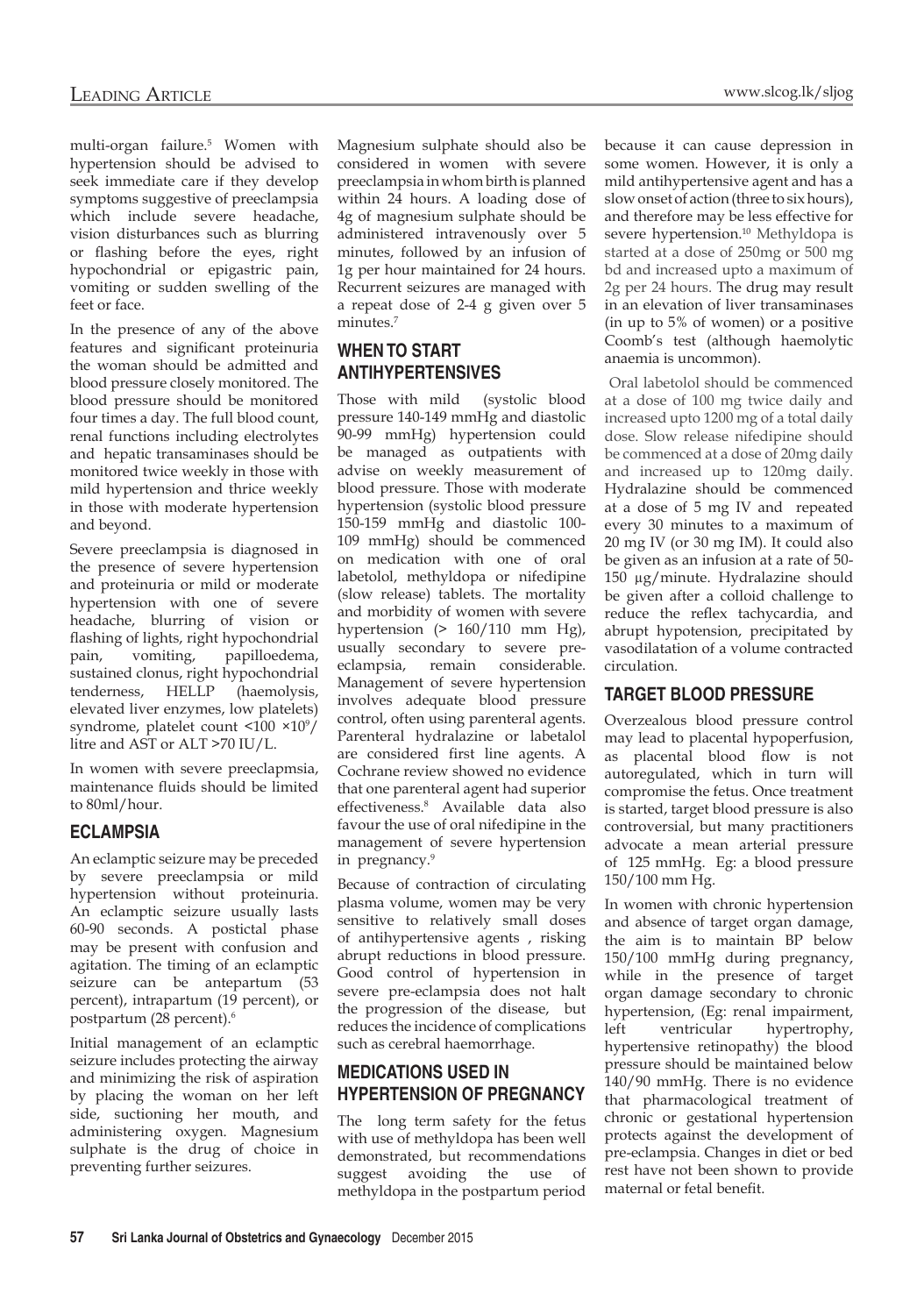The blood pressure should be monitored weekly in mild hypertension, twice weekly in moderate hypertension and four times a day in severe hypertension. In women with mild hypertension presenting before 32 weeks, or at high risk of pre-eclampsia, blood pressure and urine for significant proteinuria should be assessed twice weekly.

#### **ANTENATAL FETAL MONITORING**

Hypertension in pregnancy and especially preeclampsia is associated with increase fetal morbidity and mortality. These include oligohydroamnios, fetal growth restriction (FGR), absent or reversed end diastolic flow in the umbilical artery by doppler velocimetry, placental abruption and even fetal demise. So it's vital that fetal morbidity is detected early in hypertensive disease of pregnancy.11 As much of fetal morbidity and mortality in chronic hypertension is due to associated superimposed preeclampsia or fetal growth restriction, the management should be focused on detecting these early. 12 Fetal growth, amniotic fluid volume assessment and umbilical artery doppler should be assessed at 28-30 weeks and 32-34 weeks. If there is no abnormality at these scans further testing can be deferred unless new problem arises  $\cdot$ <sup>i</sup> If there is a clinical indication an earlier ultrasound assessment can be done. Antenatal non stress test (CTG) is indicated only if there are abnormal fetal movements.<sup>i</sup>

In pregnancy induced hypertension (PIH) and mild preeclampsia, a growth scan, amniotic fluid assessment and an umbilical artery Doppler ( UAD) is indicated if diagnosed prior to 34 weeks but its value is controversial if its diagnosed after 34 weeks and if the fetal growth was normal prior to 34 weeks.<sup>1</sup> If FGR is suspected in a preeclamptic women, the fetal growth assessment should be performed serially every three weekly to detect worsening FGR .13 If FGR is worsening more frequent amniotic fluid assessment and Doppler studies of umbilical arteries are needed. A CTG is beneficial if there is reduced fetal movements, unexpected antepartum

hemorrhage, abdominal pain and if there is a deterioration in maternal condition.1

If decided to deliver prior to 34 weeks, a course of antenatal corticosteroids for fetal lung maturation is recommended as it's proven to reduce the incidence of respiratory distress syndrome and intraventricular haemorrhages in preterm neonates.14

#### **PLANNING DELIVERY**

Delivery is the only cure for hypertension in pregnancy. In a woman with preeclampsia, delivery should be planned when the woman reaches 36-37 weeks of gestation, irrespective of the degree of preeclampsia. Expectant management is also not justified if preeclampsia occurs prior to 14 weeks in view of high risk of maternal complications and poor fetal prognosis. At 34 –37 weeks, management depends on the severity of pre-eclampsia. Expectant management is possible for mild preeclampsia to limit the risk of induced preterm delivery, but for severe preeclampsia, delivery remains the rule due to the increased risk of maternal and fetal complications. For patients with severe preeclampsia between 24 and 34 weeks of gestation, data are insufficient to recommend "interventionist" versus expectant management.15

# **INTRAPARTUM CARE**

Antihypertensives should be continued in labour. During labour blood pressure should be measured hourly in women with mild and moderate hypertension and continuously in those with severe hypertension. In women with mild, moderate and severe hypertension in whom blood pressure is controlled the second stage of labour need not be prolonged. Operative delivery should be considered in women who remain to have severe hypertension in the second stage of labour that is poorly responsive to antihypertensives.

Fetal monitoring in labour does not differ much from monitoring in any other high risk pregnancy, and if available continuous fetal monitoring should be considered especially if there

is associated FGR.1 Fetal indication for expeditious delivery include repetitive late decelerations, severe variable decelerations and short term variability less than 3bpm.12

## **POST NATAL MANAGEMENT**

Blood pressure should be measured daily in the first two days after birth, and at least once between day 3 and 5. In women with preeclampsia and on treatment during the antenatal period, blood pressure should be monitored 4 times a day while an inpatient. Antihypertensive treatment may be reduced when the blood pressure falls below 130/80 mmHg. Women who have not been on antihypertensives during the antenatal period and whose blood pressure is 150/100 mmHg or above should be commenced on antihypertensives.

In women who are breastfeeding, labetolol, nifedipine, captopril, enalapril, atenolol and metoprolol can be used safely.

In women with preeclampsia, serum creatinine, platelet count and serum transaminases should be performed after 48-72 hours of birth and repeated if results are abnormal. Proteinuria should be assessed at 6 weeks in women with preeclampsia and if elevated should be reviewed with repeat assessment at 3 months. If proteinuria persists referral to a renal specialist should be sought.

On discharge, advise should be given with regard to frequency of blood pressure assessment, thresholds for stopping or starting treatment and when to attend for a review. In women who had preeclampsia during the antenatal period and were on treatment, blood pressure should be monitored every 1-2 days until antihypertensives are stopped. Arrangements should be made for medical review of women who remain on antihypertensive treatment 2 weeks after birth and a 6 week review for all women with gestational hypertension. Those who remain hypertensive beyond 6 weeks postpartum should be referred to a medical clinic for specialist assessment of hypertension and follow up care.